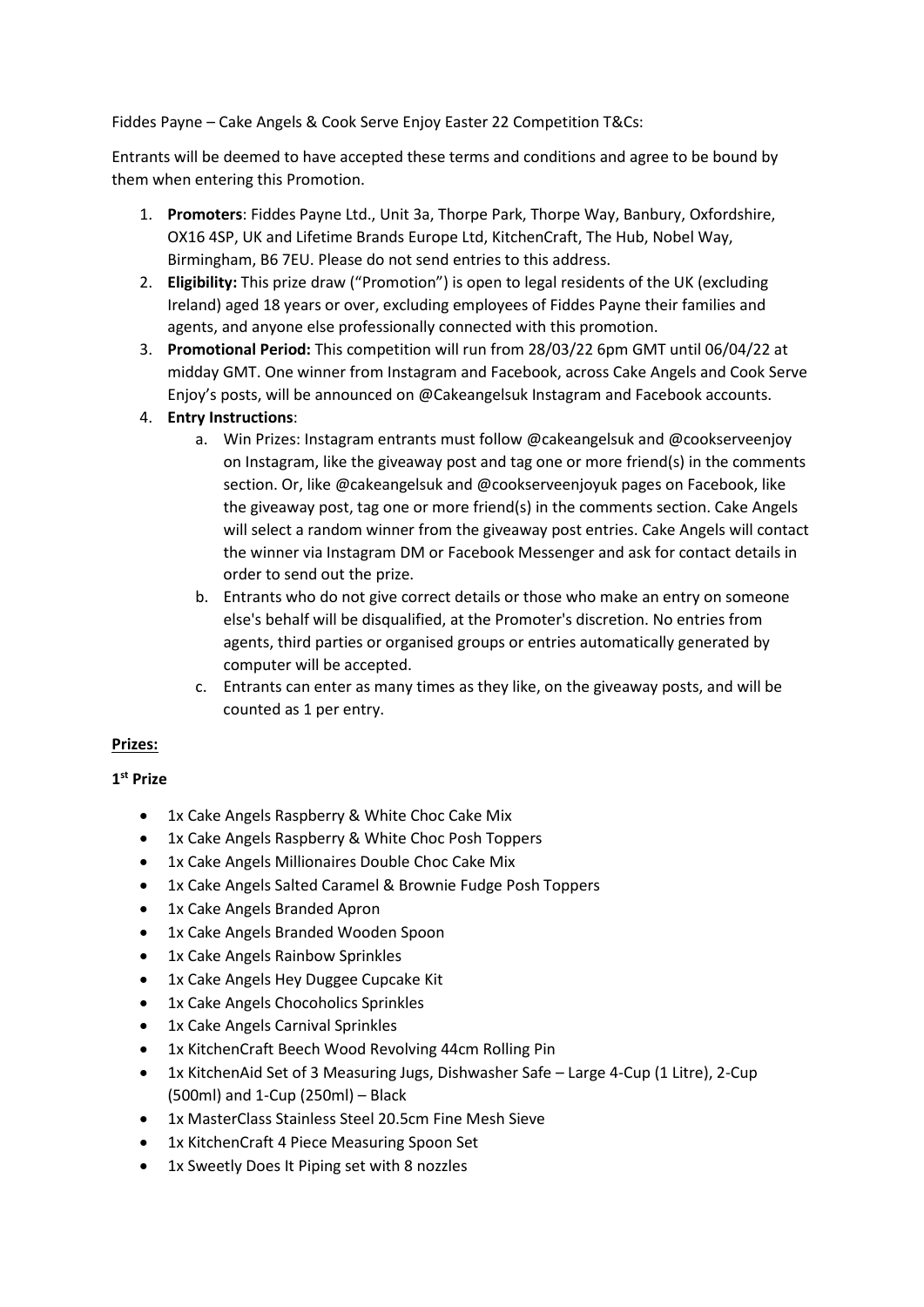- 1x Taylor Pro Dual Platform Digital Dual 5Kg & 500g Kitchen Scale
- 1x MasterClass Smart Space Stainless Steel Handheld Cooking Whisk
- 1x MasterClass Non-Stick 25cm Loose Base Deep Cake Pan
- 1x KitchenCraft Non-Stick Twelve Hole Bake Pan
- 1x Sweetly Does It Revolving Glass Cake Stand

## **2nd Prize**

- 1x Cake Angels Raspberry & White Choc Cake Mix
- 1x Cake Angels Raspberry & White Choc Posh Toppers
- 1x Cake Angels Pink & White Marshmallows
- 1x Cake Angels Branded Wooden Spoon
- 1x Hey Duggee Pancake Kit
- 1x Cake Angels Rainbow Sprinkles
- 1x Hey Duggee Cupcake Kit
- 1x KitchenCraft Beech Wood Revolving 44cm Rolling Pin
- 1x KitchenAid Set of 3 Measuring Jugs, Dishwasher Safe Large 4-Cup (1 Litre), 2-Cup (500ml) and 1-Cup (250ml) – Black
- 1x MasterClass Stainless Steel 20.5cm Fine Mesh Sieve
- 1x KitchenCraft 4 Piece Measuring Spoon Set
- 1x Sweetly Does It Piping set with 8 nozzles
- 1x Taylor Pro Dual Platform Digital Dual 5Kg & 500g Kitchen Scale
- 1x KitchenAid Whisk, Stainless Steel Manual Hand Whisk Empire Red

## **3rd Prize**

- 1x Cake Angels Love at First Bite Biscuit Kit
- 1x Cake Angels Rainbow Sprinkles
- 1x Hey Duggee Pancake Kit
- 1x Cake Angels Branded Wooden Spoon
- 1x Hey Duggee Cupcake Kit
- 1x KitchenCraft Beech Wood Revolving 44cm Rolling Pin
- 1x KitchenAid Set of 3 Measuring Jugs, Dishwasher Safe Large 4-Cup (1 Litre), 2-Cup (500ml) and 1-Cup (250ml) – Black
- 1x MasterClass Stainless Steel 20.5cm Fine Mesh Sieve
- 1x KitchenCraft 4 Piece Measuring Spoon Set
- 1x Sweetly Does It Piping set with 8 nozzles

These will be delivered to the winner as soon as possible by Cook Serve Enjoy after the prize winner's addresses have been supplied to Cake Angels.

1. The Promoter reserves the right to substitute the prizes (or any part of them) for a prize or prizes of equivalent or greater monetary value if this is necessary for reasons beyond its control. There is no cash alternative to the prize(s) (or any part of them) and unless agreed otherwise in writing the prizes are non-refundable and non-transferable.

2. The promoter accepts no responsibility for any entries that are lost or delayed, or which are unable to be sent due to technical errors, or for any other reason beyond its control.